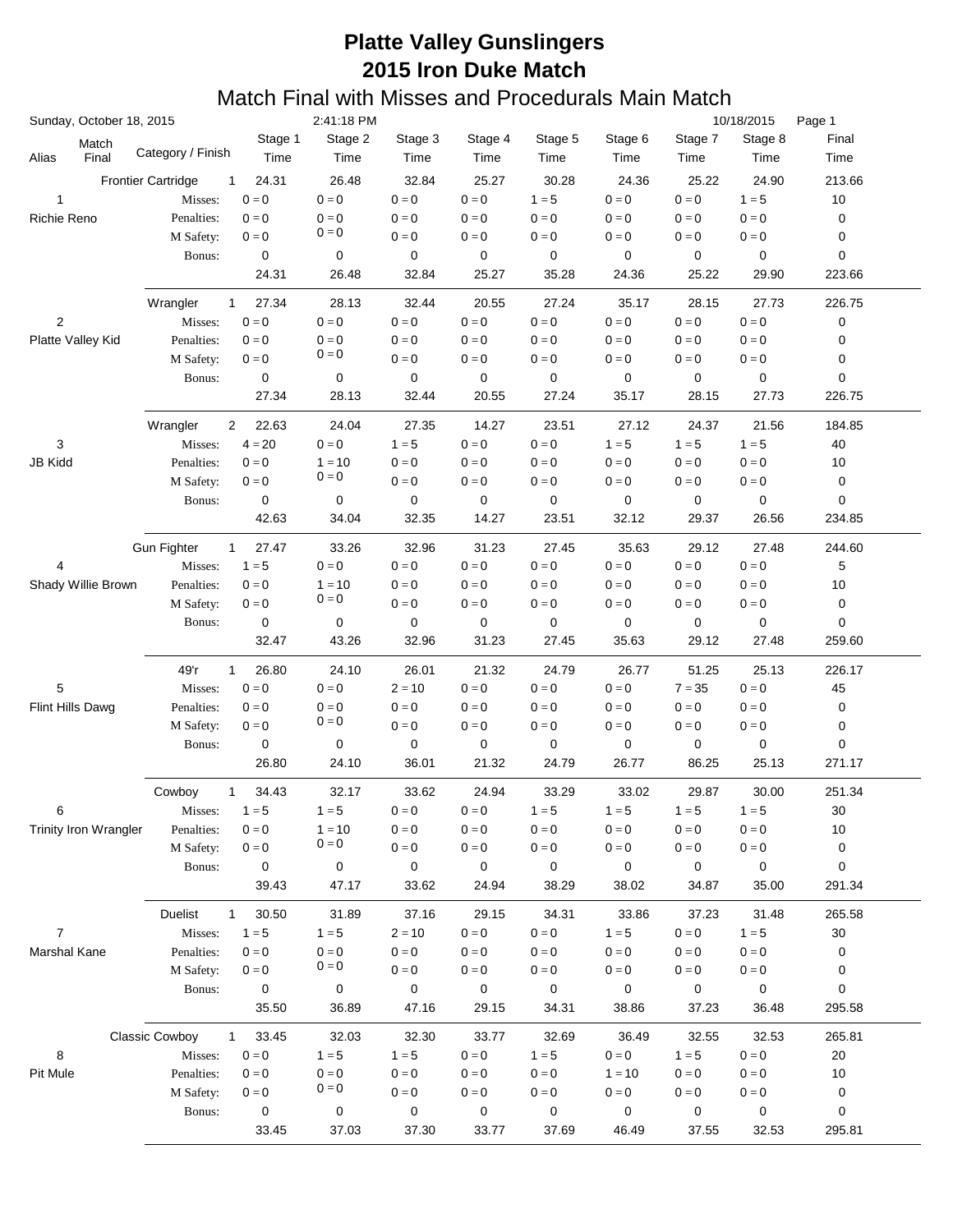|                     |                | Sunday, October 18, 2015             |                         | 2:41:19 PM              |                         |                           |                           |                         | 10/18/2015<br>Page 2    |                           |               |
|---------------------|----------------|--------------------------------------|-------------------------|-------------------------|-------------------------|---------------------------|---------------------------|-------------------------|-------------------------|---------------------------|---------------|
| Alias               | Match<br>Final | Category / Finish                    | Stage 1<br>Time         | Stage 2<br>Time         | Stage 3<br>Time         | Stage 4<br>Time           | Stage 5<br>Time           | Stage 6<br>Time         | Stage 7<br>Time         | Stage 8<br>Time           | Final<br>Time |
|                     |                | <b>Classic Cowboy</b><br>2           | 40.33                   | 46.87                   | 42.42                   | 38.74                     | 38.09                     | 38.67                   | 33.90                   | 37.09                     | 316.11        |
| 9                   |                | Misses:                              | $0=0$                   | $0 = 0$                 | $0 = 0$                 | $0 = 0$                   | $0 = 0$                   | $0 = 0$                 | $0 = 0$                 | $0 = 0$                   | 0             |
| Major Art Tillery   |                | Penalties:                           | $0 = 0$                 | $0 = 0$                 | $0 = 0$                 | $0 = 0$                   | $0 = 0$                   | $0 = 0$                 | $0 = 0$                 | $0 = 0$                   | 0             |
|                     |                | M Safety:                            | $0=0$                   | $0 = 0$                 | $0=0$                   | $0 = 0$                   | $0 = 0$                   | $0=0$                   | $0 = 0$                 | $0 = 0$                   | 0             |
|                     |                | Bonus:                               | 0                       | 0                       | 0                       | 0                         | 0                         | 0                       | 0                       | $\mathbf 0$               | 0             |
|                     |                |                                      | 40.33                   | 46.87                   | 42.42                   | 38.74                     | 38.09                     | 38.67                   | 33.90                   | 37.09                     | 316.11        |
|                     |                |                                      |                         |                         |                         |                           |                           |                         |                         |                           |               |
|                     |                | <b>Gun Fighter</b><br>$\overline{2}$ | 33.27                   | 29.51                   | 38.46                   | 32.08                     | 26.04                     | 32.75                   | 32.88                   | 42.60                     | 267.59        |
| 10                  |                | Misses:                              | $\mathbf{0}=\mathbf{0}$ | $1 = 5$                 | $2 = 10$                | $0 = 0$                   | $2 = 10$                  | $1 = 5$                 | $0 = 0$                 | $3 = 15$                  | 45            |
| <b>Bronco Terry</b> |                | Penalties:                           | $0 = 0$                 | $0 = 0$                 | $0 = 0$                 | $0 = 0$                   | $0=0$                     | $0 = 0$                 | $0 = 0$                 | $1 = 10$                  | 10            |
|                     |                | M Safety:                            | $0=0$                   | $0 = 0$                 | $0 = 0$                 | $0 = 0$                   | $0 = 0$                   | $0 = 0$                 | $0 = 0$                 | $\mathbf{0}=\mathbf{0}$   | 0             |
|                     |                | Bonus:                               | $\mathbf 0$             | 0                       | 0                       | 0                         | 0                         | 0                       | 0                       | $\pmb{0}$                 | 0             |
|                     |                |                                      | 33.27                   | 34.51                   | 48.46                   | 32.08                     | 36.04                     | 37.75                   | 32.88                   | 67.60                     | 322.59        |
|                     |                | Silver Senior<br>$\mathbf{1}$        | 41.08                   | 37.58                   | 37.83                   | 32.22                     | 62.25                     | 35.74                   | 37.63                   | 33.29                     | 317.62        |
| 11                  |                | Misses:                              | $0=0$                   | $0 = 0$                 | $0=0$                   | $0 = 0$                   | $0 = 0$                   | $1 = 5$                 | $0 = 0$                 | $0 = 0$                   | 5             |
| Skunk Stomper       |                | Penalties:                           | $0 = 0$                 | $0 = 0$                 | $0 = 0$                 | $0 = 0$                   | $0 = 0$                   | $0 = 0$                 | $0 = 0$                 | $0 = 0$                   | 0             |
|                     |                | M Safety:                            | $\mathbf{0}=\mathbf{0}$ | $0 = 0$                 | $0=0$                   | $0 = 0$                   | $0=0$                     | $0 = 0$                 | $0 = 0$                 | $\mathbf{0} = \mathbf{0}$ | 0             |
|                     |                | Bonus:                               | 0                       | 0                       | 0                       | 0                         | 0                         | 0                       | 0                       | 0                         | 0             |
|                     |                |                                      | 41.08                   | 37.58                   | 37.83                   | 32.22                     | 62.25                     | 40.74                   | 37.63                   | 33.29                     | 322.62        |
|                     |                | Cowboy<br>$\overline{2}$             | 34.03                   | 35.81                   | 33.13                   | 34.75                     | 37.41                     | 34.05                   | 27.83                   | 28.55                     | 265.56        |
| 12                  |                | Misses:                              | $1 = 5$                 | $1 = 5$                 | $2 = 10$                | $0 = 0$                   | $2 = 10$                  | $1 = 5$                 | $1 = 5$                 | $2 = 10$                  | 50            |
| Skid Roper          |                | Penalties:                           | $0 = 0$                 | $0 = 0$                 | $0 = 0$                 | $0 = 0$                   | $0 = 0$                   | $0 = 0$                 | $1 = 10$                | $0 = 0$                   | 10            |
|                     |                | M Safety:                            | $\mathbf{0}=\mathbf{0}$ | $0 = 0$                 | $0 = 0$                 | $0=0$                     | $0 = 0$                   | $0 = 0$                 | $0 = 0$                 | $\mathbf{0}=\mathbf{0}$   | 0             |
|                     |                | Bonus:                               | 0                       | 0                       | 0                       | 0                         | 0                         | 0                       | 0                       | 0                         | 0             |
|                     |                |                                      | 39.03                   | 40.81                   | 43.13                   | 34.75                     | 47.41                     | 39.05                   | 42.83                   | 38.55                     | 325.56        |
|                     |                | 3<br>Cowboy                          | 36.94                   | 36.62                   | 37.25                   | 35.31                     | 33.05                     | 37.36                   | 35.78                   | 34.60                     | 286.91        |
| 13                  |                | Misses:                              | $2 = 10$                | $0 = 0$                 | $2 = 10$                | $0 = 0$                   | $0 = 0$                   | $2 = 10$                | $0 = 0$                 | $0 = 0$                   | 30            |
| <b>Fence Cutter</b> |                | Penalties:                           | $0 = 0$                 | $0 = 0$                 | $0 = 0$                 | $0 = 0$                   | $1 = 10$                  | $0 = 0$                 | $0 = 0$                 | $0 = 0$                   | 10            |
|                     |                | M Safety:                            | $0 = 0$                 | $0 = 0$                 | $0=0$                   | $0=0$                     | $0 = 0$                   | $0 = 0$                 | $0 = 0$                 | $0 = 0$                   | 0             |
|                     |                | Bonus:                               | 0                       | 0                       | 0                       | 0                         | 0                         | 0                       | 0                       | 0                         | 0             |
|                     |                |                                      | 46.94                   | 36.62                   | 47.25                   | 35.31                     | 43.05                     | 47.36                   | 35.78                   | 34.60                     | 326.91        |
|                     |                | Wrangler<br>3                        | 40.42                   | 37.28                   | 30.65                   | 28.96                     | 36.45                     | 39.30                   | 34.16                   | 33.33                     | 280.55        |
| 14                  |                | Misses:                              | $3 = 15$                | $1=5$                   | $1 = 5$                 | $\mathbf{0}=\mathbf{0}$   | $1 = 5$                   | $3 = 15$                | $1 = 5$                 | $1 = 5$                   | 55            |
| <b>AC Biggins</b>   |                | Penalties:                           | $0 = 0$                 | $0 = 0$                 | $0=0$                   | $0=0$                     | $0 = 0$                   | $0 = 0$                 | $0 = 0$                 | $0 = 0$                   | 0             |
|                     |                | M Safety:                            | $\mathbf{0}=\mathbf{0}$ | $0 = 0$                 | $\mathbf{0}=\mathbf{0}$ | $0=0$                     | $0 = 0$                   | $0 = 0$                 | $0 = 0$                 | $\mathbf{0}=\mathbf{0}$   | 0             |
|                     |                | Bonus:                               | $\pmb{0}$               | $\pmb{0}$               | 0                       | 0                         | 0                         | 0                       | 0                       | 0                         | 0             |
|                     |                |                                      | 55.42                   | 42.28                   | 35.65                   | 28.96                     | 41.45                     | 54.30                   | 39.16                   | 38.33                     | 335.55        |
|                     |                | Wrangler<br>4                        | 40.16                   | 45.31                   | 42.17                   | 33.74                     | 46.04                     | 39.05                   | 32.61                   | 38.09                     | 317.17        |
| 15                  |                | Misses:                              | $3 = 15$                | $\mathbf{0}=\mathbf{0}$ | $1 = 5$                 | $0 = 0$                   | $0=0$                     | $0 = 0$                 | $0 = 0$                 | $1 = 5$                   | 25            |
| Stirrup Trouble     |                | Penalties:                           | $0 = 0$                 | $0 = 0$                 | $0 = 0$                 | $0=0$                     | $0 = 0$                   | $0 = 0$                 | $0 = 0$                 | $0 = 0$                   | 0             |
|                     |                | M Safety:                            | $0 = 0$                 | $0 = 0$                 | $0=0$                   | $0=0$                     | $0 = 0$                   | $0 = 0$                 | $0 = 0$                 | $\mathbf{0}=\mathbf{0}$   | 0             |
|                     |                | Bonus:                               | $\pmb{0}$               | 0                       | 0                       | 0                         | 0                         | 0                       | 0                       | 0                         | 0             |
|                     |                |                                      | 55.16                   | 45.31                   | 47.17                   | 33.74                     | 46.04                     | 39.05                   | 32.61                   | 43.09                     | 342.17        |
|                     |                | Ladies Senior<br>$\mathbf{1}$        | 36.72                   | 49.13                   | 42.74                   | 33.31                     | 40.57                     | 45.64                   | 42.40                   | 45.99                     | 336.50        |
| 16                  |                | Misses:                              | $\mathbf{0}=\mathbf{0}$ | $2 = 10$                | $\mathbf{0}=\mathbf{0}$ | $\mathbf{0} = \mathbf{0}$ | $\mathbf{0} = \mathbf{0}$ | $\mathbf{0}=\mathbf{0}$ | $\mathbf{0}=\mathbf{0}$ | $\mathbf{0} = \mathbf{0}$ | 10            |
| DB Belle            |                | Penalties:                           | $\mathbf{0}=\mathbf{0}$ | $\mathbf{0}=\mathbf{0}$ | $0 = 0$                 | $0 = 0$                   | $0 = 0$                   | $0 = 0$                 | $0 = 0$                 | $0 = 0$                   | 0             |
|                     |                | M Safety:                            | $0 = 0$                 | $0 = 0$                 | $0=0$                   | $0=0$                     | $0=0$                     | $0 = 0$                 | $\mathbf{0}=\mathbf{0}$ | $\mathbf{0}=\mathbf{0}$   | 0             |
|                     |                | Bonus:                               | $\pmb{0}$               | $\pmb{0}$               | 0                       | $\pmb{0}$                 | 0                         | 0                       | 0                       | 0                         | 0             |
|                     |                |                                      | 36.72                   | 59.13                   | 42.74                   | 33.31                     | 40.57                     | 45.64                   | 42.40                   | 45.99                     | 346.50        |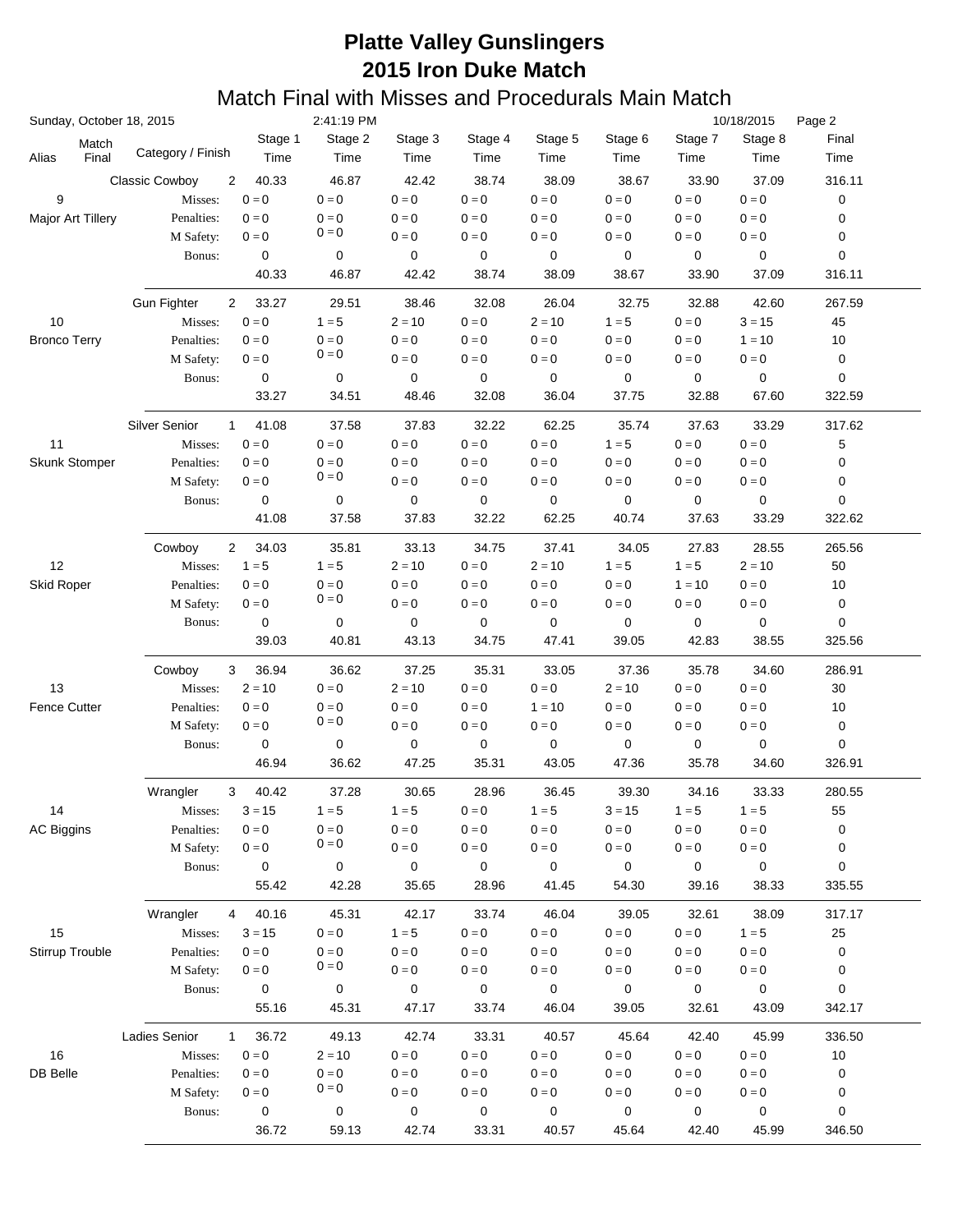| Sunday, October 18, 2015          |                                             |                         | 2:41:19 PM              |                 |                         |                         |                 |                         | 10/18/2015              | Page 3        |
|-----------------------------------|---------------------------------------------|-------------------------|-------------------------|-----------------|-------------------------|-------------------------|-----------------|-------------------------|-------------------------|---------------|
| Match<br>Final<br>Alias           | Category / Finish                           | Stage 1<br>Time         | Stage 2<br>Time         | Stage 3<br>Time | Stage 4<br>Time         | Stage 5<br>Time         | Stage 6<br>Time | Stage 7<br>Time         | Stage 8<br>Time         | Final<br>Time |
| <b>Frontier Cartridge Duelist</b> | 1                                           | 34.62                   | 40.98                   | 44.77           | 44.69                   | 37.22                   | 34.22           | 31.84                   | 40.49                   | 308.83        |
| 17                                | Misses:                                     | $0 = 0$                 | $1 = 5$                 | $2 = 10$        | $0 = 0$                 | $3 = 15$                | $1 = 5$         | $1 = 5$                 | $1 = 5$                 | 45            |
| Dalton Masterson                  | Penalties:                                  | $0 = 0$                 | $0 = 0$                 | $0 = 0$         | $0 = 0$                 | $0 = 0$                 | $0 = 0$         | $0 = 0$                 | $0 = 0$                 | 0             |
|                                   | M Safety:                                   | $0 = 0$                 | $0 = 0$                 | $0 = 0$         | $0 = 0$                 | $0 = 0$                 | $0 = 0$         | $0 = 0$                 | $0 = 0$                 | 0             |
|                                   | Bonus:                                      | 0                       | 0                       | 0               | 0                       | 0                       | 0               | 0                       | 0                       | 0             |
|                                   |                                             | 34.62                   | 45.98                   | 54.77           | 44.69                   | 52.22                   | 39.22           | 36.84                   | 45.49                   | 353.83        |
|                                   |                                             |                         |                         |                 |                         |                         |                 |                         |                         |               |
|                                   | Silver Senior<br>2                          | 67.95<br>$0 = 0$        | 40.73                   | 44.51           | 36.10                   | 39.18                   | 55.03           | 35.76                   | 38.53                   | 357.79        |
| 18                                | Misses:                                     |                         | $0 = 0$                 | $0 = 0$         | $0 = 0$                 | $0 = 0$                 | $0 = 0$         | $0 = 0$                 | $1 = 5$                 | 5             |
| Young's Angel                     | Penalties:                                  | $1 = 10$                | $0 = 0$<br>$0 = 0$      | $0 = 0$         | $0 = 0$                 | $0 = 0$                 | $0 = 0$         | $0 = 0$                 | $0 = 0$                 | 10            |
|                                   | M Safety:                                   | $0 = 0$                 |                         | $0 = 0$         | $0 = 0$                 | $0 = 0$                 | $0 = 0$         | $0 = 0$                 | $0 = 0$                 | 0             |
|                                   | Bonus:                                      | $\mathbf 0$             | $\pmb{0}$               | 0               | $\mathbf 0$             | 0                       | 0               | 0                       | $\mathbf 0$             | 0             |
|                                   |                                             | 77.95                   | 40.73                   | 44.51           | 36.10                   | 39.18                   | 55.03           | 35.76                   | 43.53                   | 372.79        |
|                                   | <b>Duelist</b><br>$\overline{2}$            | 47.39                   | 48.97                   | 49.72           | 44.45                   | 48.66                   | 42.83           | 33.99                   | 39.37                   | 355.38        |
| 19                                | Misses:                                     | $0=0$                   | $0 = 0$                 | $0 = 0$         | $0=0$                   | $0=0$                   | $1 = 5$         | $3 = 15$                | $0 = 0$                 | 20            |
| <b>Buick MacKane</b>              | Penalties:                                  | $0 = 0$                 | $0 = 0$<br>$0 = 0$      | $0 = 0$         | $0 = 0$                 | $0 = 0$                 | $0 = 0$         | $0 = 0$                 | $0 = 0$                 | 0             |
|                                   | M Safety:                                   | $0 = 0$                 |                         | $0=0$           | $0 = 0$                 | $0 = 0$                 | $0 = 0$         | $0 = 0$                 | $0 = 0$                 | 0             |
|                                   | Bonus:                                      | 0                       | 0                       | 0               | 0                       | 0                       | 0               | 0                       | 0                       | 0             |
|                                   |                                             | 47.39                   | 48.97                   | 49.72           | 44.45                   | 48.66                   | 47.83           | 48.99                   | 39.37                   | 375.38        |
|                                   | <b>Frontier Cartridge</b><br>$\overline{2}$ | 46.96                   | 45.16                   | 53.51           | 38.40                   | 49.41                   | 52.24           | 48.21                   | 44.23                   | 378.12        |
| 20                                | Misses:                                     | $0 = 0$                 | $0 = 0$                 | $0 = 0$         | $0=0$                   | $0 = 0$                 | $0 = 0$         | $0 = 0$                 | $0 = 0$                 | 0             |
| Sandhiller                        | Penalties:                                  | $0 = 0$                 | $0 = 0$                 | $0 = 0$         | $0 = 0$                 | $0 = 0$                 | $0 = 0$         | $0 = 0$                 | $0 = 0$                 | 0             |
|                                   | M Safety:                                   | $0 = 0$                 | $0 = 0$                 | $0 = 0$         | $0=0$                   | $0 = 0$                 | $0 = 0$         | $0 = 0$                 | $0 = 0$                 | 0             |
|                                   | Bonus:                                      | 0                       | 0                       | 0               | 0                       | 0                       | 0               | 0                       | 0                       | 0             |
|                                   |                                             | 46.96                   | 45.16                   | 53.51           | 38.40                   | 49.41                   | 52.24           | 48.21                   | 44.23                   | 378.12        |
| <b>Frontier Cartridge Duelist</b> | 2                                           | 38.63                   | 48.12                   | 49.78           | 43.08                   | 39.80                   | 41.33           | 42.65                   | 60.94                   | 364.33        |
| 21                                | Misses:                                     | $0 = 0$                 | $0 = 0$                 | $0 = 0$         | $0 = 0$                 | $1 = 5$                 | $1 = 5$         | $0 = 0$                 | $2 = 10$                | 20            |
| Deer Creek Drifter                | Penalties:                                  | $0 = 0$                 | $0 = 0$                 | $0 = 0$         | $0 = 0$                 | $0 = 0$                 | $0 = 0$         | $0 = 0$                 | $0 = 0$                 | 0             |
|                                   | M Safety:                                   | $0 = 0$                 | $0 = 0$                 | $0=0$           | $0 = 0$                 | $0 = 0$                 | $0 = 0$         | $0 = 0$                 | $0 = 0$                 | 0             |
|                                   | Bonus:                                      | 0                       | 0                       | 0               | 0                       | 0                       | 0               | 0                       | 0                       | 0             |
|                                   |                                             | 38.63                   | 48.12                   | 49.78           | 43.08                   | 44.80                   | 46.33           | 42.65                   | 70.94                   | 384.33        |
|                                   | <b>Gun Fighter</b><br>3                     | 42.98                   | 43.06                   | 48.23           | 38.44                   | 46.30                   | 46.07           | 42.01                   | 39.07                   | 346.16        |
| 22                                | Misses:                                     | $2 = 10$                | $\mathbf{0}=\mathbf{0}$ | $1 = 5$         | $0 = 0$                 | $4 = 20$                | $2 = 10$        | $\mathbf{0}=\mathbf{0}$ | $0 = 0$                 | 45            |
| Shalako Wray                      | Penalties:                                  | $0 = 0$                 | $0 = 0$                 | $0 = 0$         | $0 = 0$                 | $0 = 0$                 | $0 = 0$         | $0 = 0$                 | $0 = 0$                 | 0             |
|                                   | M Safety:                                   | $0 = 0$                 | $0 = 0$                 | $0 = 0$         | $0 = 0$                 | $0 = 0$                 | $0 = 0$         | $0 = 0$                 | $\mathbf{0}=\mathbf{0}$ | 0             |
|                                   | Bonus:                                      | 0                       | 0                       | 0               | 0                       | 0                       | 0               | 0                       | 0                       | 0             |
|                                   |                                             | 52.98                   | 43.06                   | 53.23           | 38.44                   | 66.30                   | 56.07           | 42.01                   | 39.07                   | 391.16        |
|                                   | Ladies 49'r<br>$\mathbf{1}$                 | 40.60                   | 50.69                   | 49.88           | 57.12                   | 36.29                   | 66.85           | 35.16                   | 36.03                   | 372.62        |
| 23                                | Misses:                                     | $2 = 10$                | $\mathbf{0}=\mathbf{0}$ | $1 = 5$         | $\mathbf{0}=\mathbf{0}$ | $\mathbf{0}=\mathbf{0}$ | $0 = 0$         | $1 = 5$                 | $0 = 0$                 | 20            |
| Panhandle Kate                    | Penalties:                                  | $0 = 0$                 | $0 = 0$                 | $0 = 0$         | $0 = 0$                 | $0 = 0$                 | $0 = 0$         | $0 = 0$                 | $0 = 0$                 | 0             |
|                                   | M Safety:                                   | $\mathbf{0}=\mathbf{0}$ | $0 = 0$                 | $0 = 0$         | $0 = 0$                 | $\mathbf{0}=\mathbf{0}$ | $0 = 0$         | $0 = 0$                 | $0 = 0$                 | 0             |
|                                   | Bonus:                                      | 0                       | 0                       | 0               | 0                       | 0                       | 0               | 0                       | 0                       | 0             |
|                                   |                                             | 50.60                   | 50.69                   | 54.88           | 57.12                   | 36.29                   | 66.85           | 40.16                   | 36.03                   | 392.62        |
|                                   | Cowboy<br>4                                 | 48.03                   | 47.69                   | 51.57           | 46.28                   | 35.81                   | 53.69           | 31.58                   | 33.57                   | 348.22        |
| 24                                | Misses:                                     | $5 = 25$                | $\mathbf{0}=\mathbf{0}$ | $0 = 0$         | $0 = 0$                 | $1 = 5$                 | $1 = 5$         | $0 = 0$                 | $3 = 15$                | 50            |
| <b>Grizzly Dave</b>               | Penalties:                                  | $0 = 0$                 | $0 = 0$                 | $0 = 0$         | $0 = 0$                 | $0 = 0$                 | $0 = 0$         | $0 = 0$                 | $0 = 0$                 | 0             |
|                                   | M Safety:                                   | $0 = 0$                 | $0 = 0$                 | $0 = 0$         | $0 = 0$                 | $0 = 0$                 | $0 = 0$         | $0 = 0$                 | $\mathbf{0}=\mathbf{0}$ | 0             |
|                                   | Bonus:                                      | 0                       | 0                       | 0               | 0                       | 0                       | 0               | 0                       | 0                       | 0             |
|                                   |                                             | 73.03                   | 47.69                   | 51.57           | 46.28                   | 40.81                   | 58.69           | 31.58                   | 48.57                   | 398.22        |